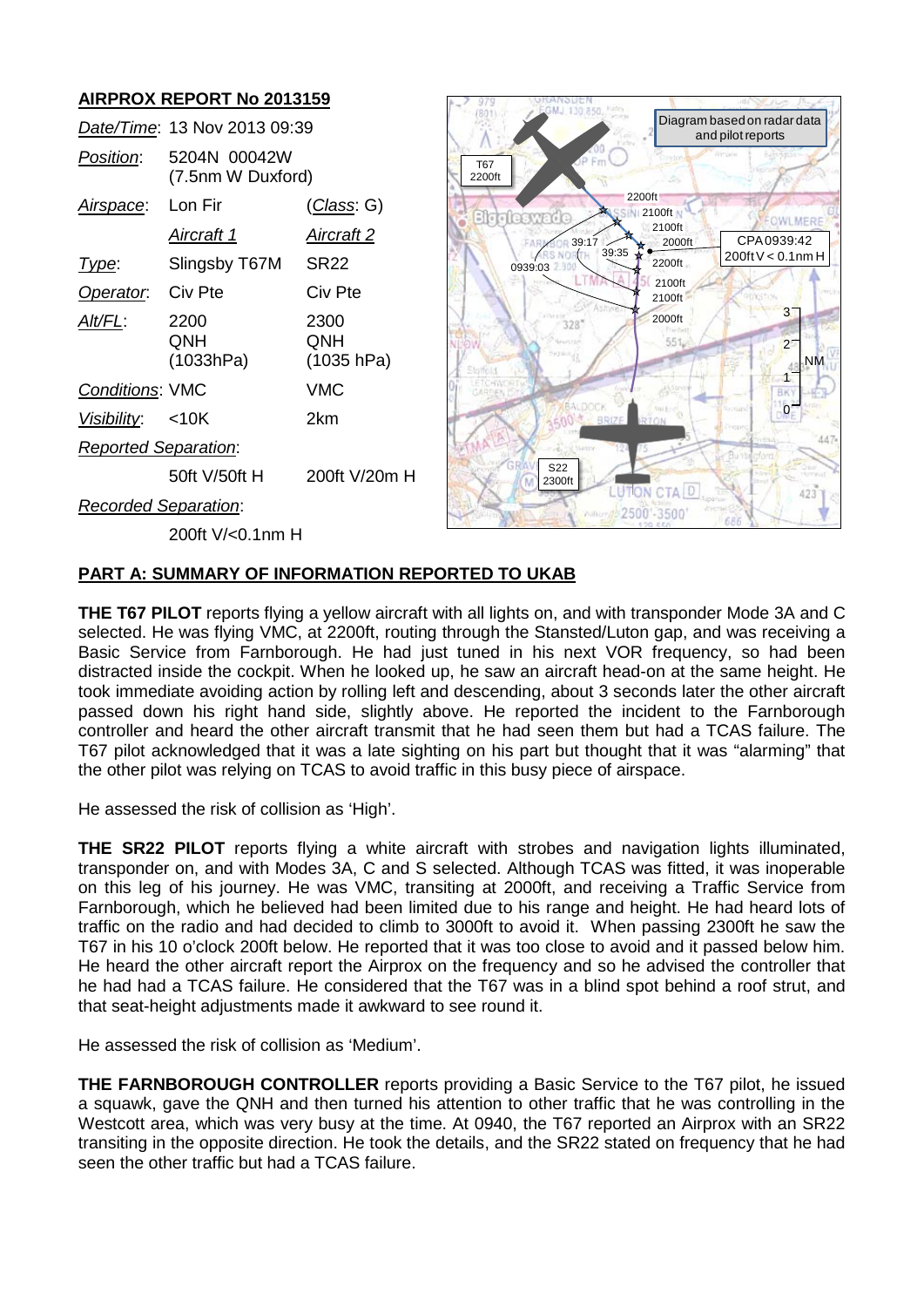# **Factual Background**

The weathers at Farnborough and Stansted were reported as follows:

METAR EGLF 130920Z 12002KT CAVOK 03/03 Q1035 METAR EGSS 130920Z 23004KT CAVOK 04/03 Q1034

## **Analysis and Investigation**

# **CAA ATSI**

CAA ATSI had access to the RTF and area radar recording, the written report from the controller and ATSU, together with reports from the T67 pilot and SR22 pilot.

The T67 was operating on a VFR flight and was in receipt of a Basic Service from Farnborough LARS(N). The SR22 was operating on a VFR flight, and was in receipt of a Traffic Service from Farnborough LARS(N) on the same frequency. The Farnborough LARS(N) controller's workload was assessed as moderate. At the time of the Airprox there were multiple contacts in the Westcott area and the controller was providing a service to a number of aircraft including three in the area of Westcott NDB (WCO). One of these, with an 'Exam' Callsign, was in receipt of a Traffic Service with reduced traffic information due to controller workload and intensity of traffic with possible late warnings.

At 0928:46 the SR22 contacted Farnborough LARS(N). The controller gave a squawk and the QNH and, at 0929:30, identified the SR22 and agreed a Traffic Service. During the next few minutes the number of RTF calls increased. At 0935:33 the T67 contacted Farnborough LARS(N) and requested a Basic Service, the controller again passed a squawk and agreed a Basic Service. At this point the horizontal distance between the two aircraft was 13.5nm on reciprocal tracks.

Prior to the Airprox the controller was focussed on the WCO area and was passing traffic information to aircraft in that area, culminating in a warning to all traffic in the area. At 0939:12 he transmitted, *"Stations be advised it's multiple aircraft at all altitudes in the area of Westcott."* (see Figure 1). A number of aircraft then transmit acknowledgements to the controller. At this point the T67 and SR22 were closing at a horizontal distance of 2.5nm and vertical distance of 100ft - Figure 1.



Figure 1 – Swanwick MRT at 0939:12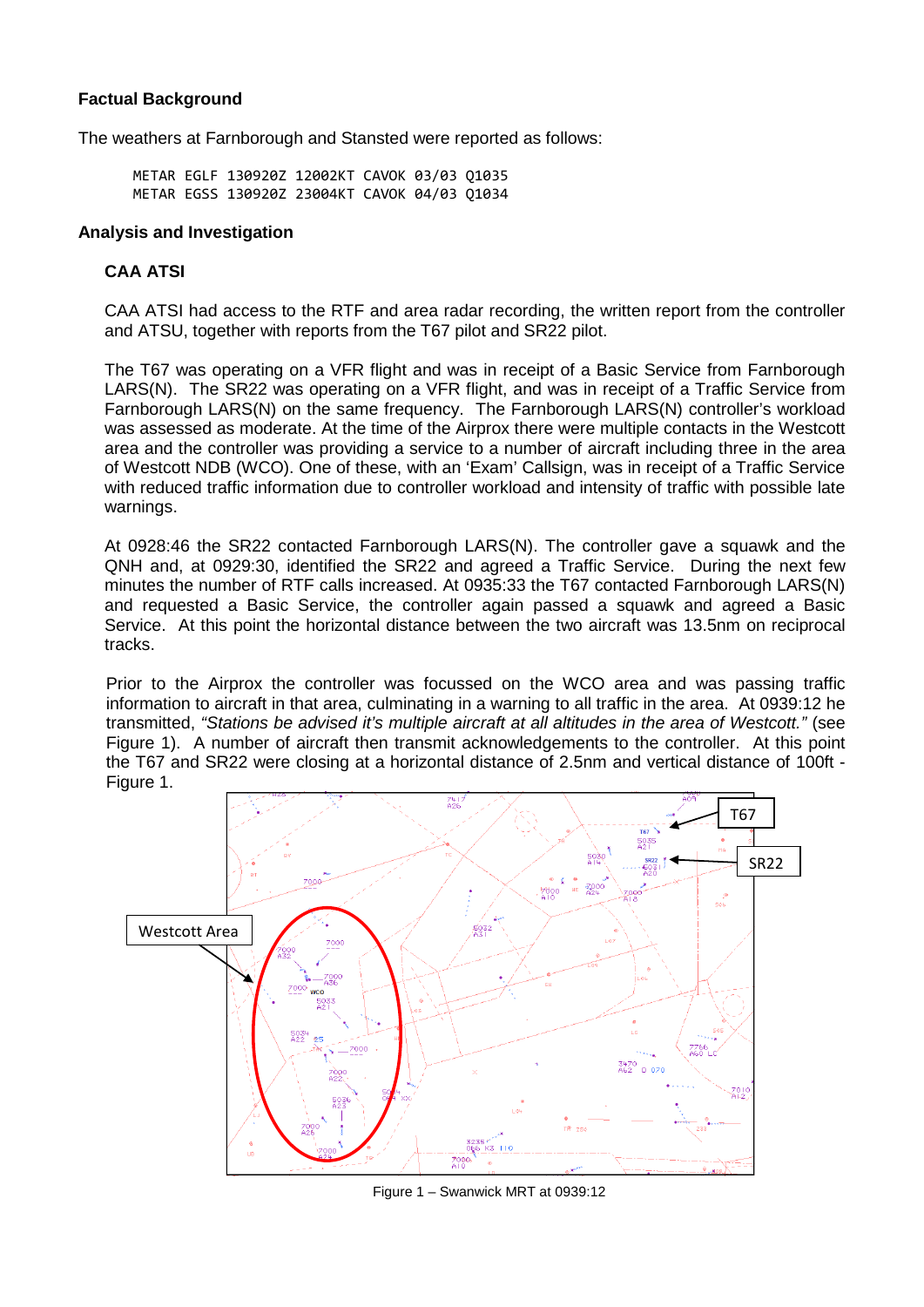At 0939:20 both aircraft were indicating an altitude of 2100ft at a range of 2nm (Figure 2).



Figure 2 – Swanwick MRT at 0939:20

The two aircraft continued to converge at the same level until, at 0939:43, the SR22 was indicating 100ft above the T67 at a range of 0.4nm (Figure 3).



Figure 3 – Swanwick MRT at 0939:43

The next MRT update showed the horizontal distance as 0.1nm (Figure 4).



Figure 4 – Swanwick MRT at 0939:47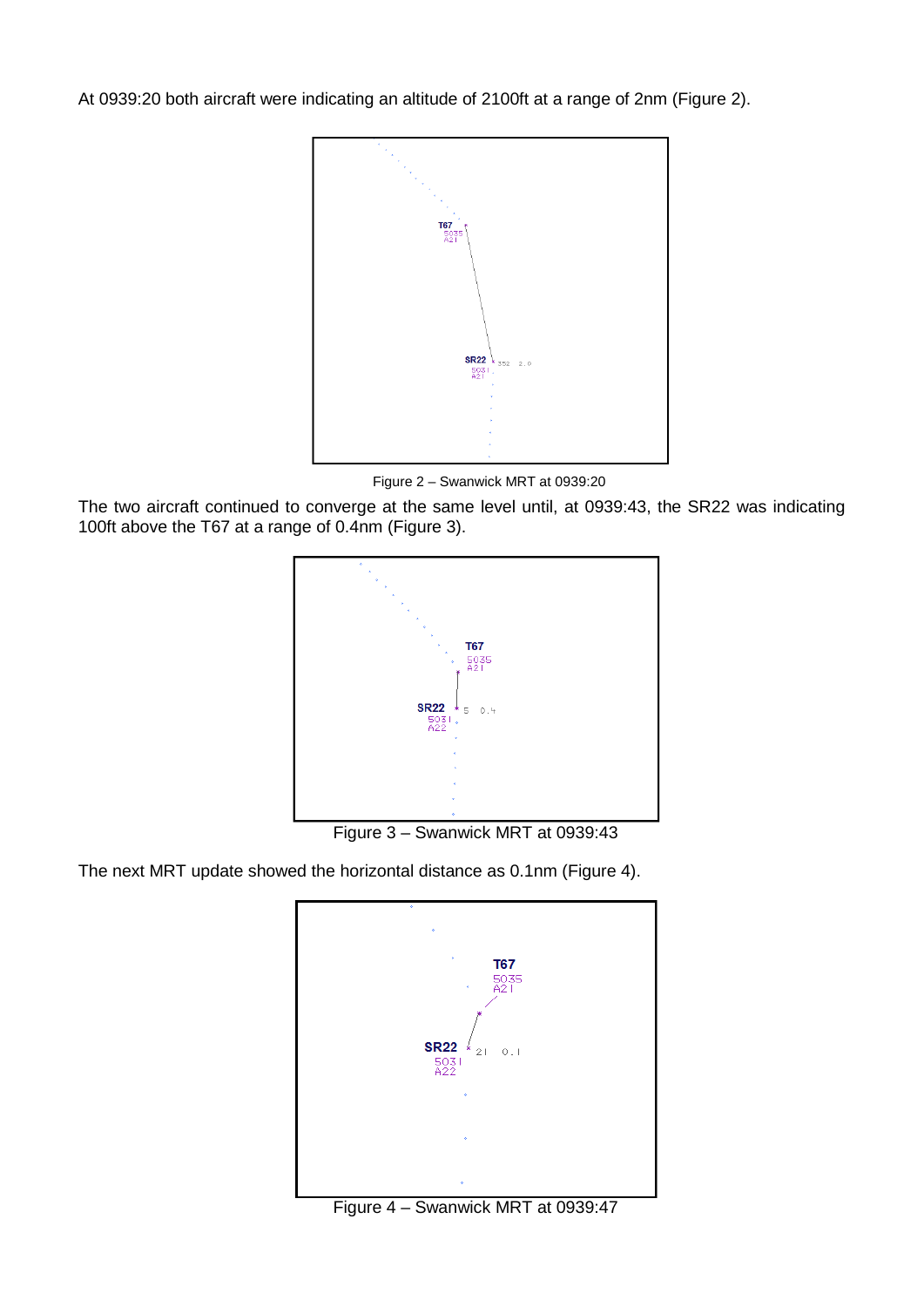The CPA is estimated to have occurred at 0939:49 between MRT updates, when the T67 passed less than 0.1nm east of the SR22. At the same time the following RTF exchange occurred:

T67 "*(T67)c/s I'd like to file an Airmiss please"* ATC *"Sorry which aircraft was that"* T67 *"(T67)c/s I'd like to file an Airmiss this location"* ATC *"(T67)c/s er roger details please"* T67 *"Er aircraft was a Cirrus er head on opposite direction [0940:10] er we took avoiding action"* SR22 [0940:20] *"Farnborough (SR22)c/s Cirrus er I did actually see him but I saw him quite late"* ATC *"(SR22)c/s roger dealing with other Traffic Service in the Westcott area".*

At 0942:20 the SR22 reached the edge of radar coverage and was instructed to squawk 7000 and continue enroute. The pilot acknowledged and advised, *"…and for reference with that er be noted that we did have er traffic TCAS failure in the climb at the time".* The controller responded, *"Understood you had a TCAS failure"*, which was affirmed by the pilot. The SR22 pilot reported changing to Waddington.

At 0945:55 the T67 pilot was asked to confirm that the Airprox occurred in the vicinity of Royston and the T67 pilot replied, *"Er Airprox was er eighteen D north of Brookmans Park on the zero zero zero radial".*

The Air Traffic Service Unit (ATSU) investigation report indicated that at the time of the Airprox the controller was focussed on other aircraft in receipt of a Traffic Service in the vicinity of WCO where the density of traffic was high. In order to manage workload in periods of high workload and as a result of this Airprox, the ATSU made a recommendation to:

'remind controllers to reduce services to aircraft under a Traffic Service or Deconfliction Service appropriately, such as if workload increases or is expected to be high. This would be beneficial to both controllers, to ease workload when traffic levels increase unexpectedly, and also inform aircraft crews of possible limitations to a controllers ability to spot and pass traffic information'.

After a Traffic Service had been agreed with the SR22 pilot, the controller's attention was focussed on monitoring the multiple contacts in the WCO area and the passing of traffic information. The controller provided a general warning to aircraft in the WCO area and reduced the level of service to an aircraft in receipt of a Traffic Service. This tunnelled the controller's focus to the extent that the controller was not aware of the potential conflict between the SR22 and T67 in a different area of his display (see Figure 1). The SR22 was therefore not provided with traffic information, which would have assisted the pilot in his collision avoidance responsibilities. CAP774, Flight Information Services, Chapter 3, paragraph 3.5 states:

'The controller shall pass traffic information on relevant traffic and shall update the traffic information if it continues to constitute a definite hazard, or if requested by the pilot. However, high controller workload and RTF loading may reduce the ability of the controller to pass traffic information and the timeliness of such information.

*Controllers shall aim to pass information on relevant traffic before the conflicting aircraft is within 5nm, in order to give the pilot sufficient time to meet his collision avoidance responsibilities and to allow for an update in traffic information if considered necessary.'*

The T67 was in receipt of a Basic Service. There was no requirement for the Farnborough controller to monitor the T67 flight; although if the controller considered that there was a definite risk of collision a warning may have been issued to the pilot. As the controller's workload increased he informed an aircraft in the WCO area of a reduction in traffic information due to controller workload and traffic density. However the controller was not able to monitor the SR22 flight or provide appropriate traffic information and was not able to advise the SR22 of any reduction or change in the level of service. CAP774, Chapter 1, paragraph 1.11, states: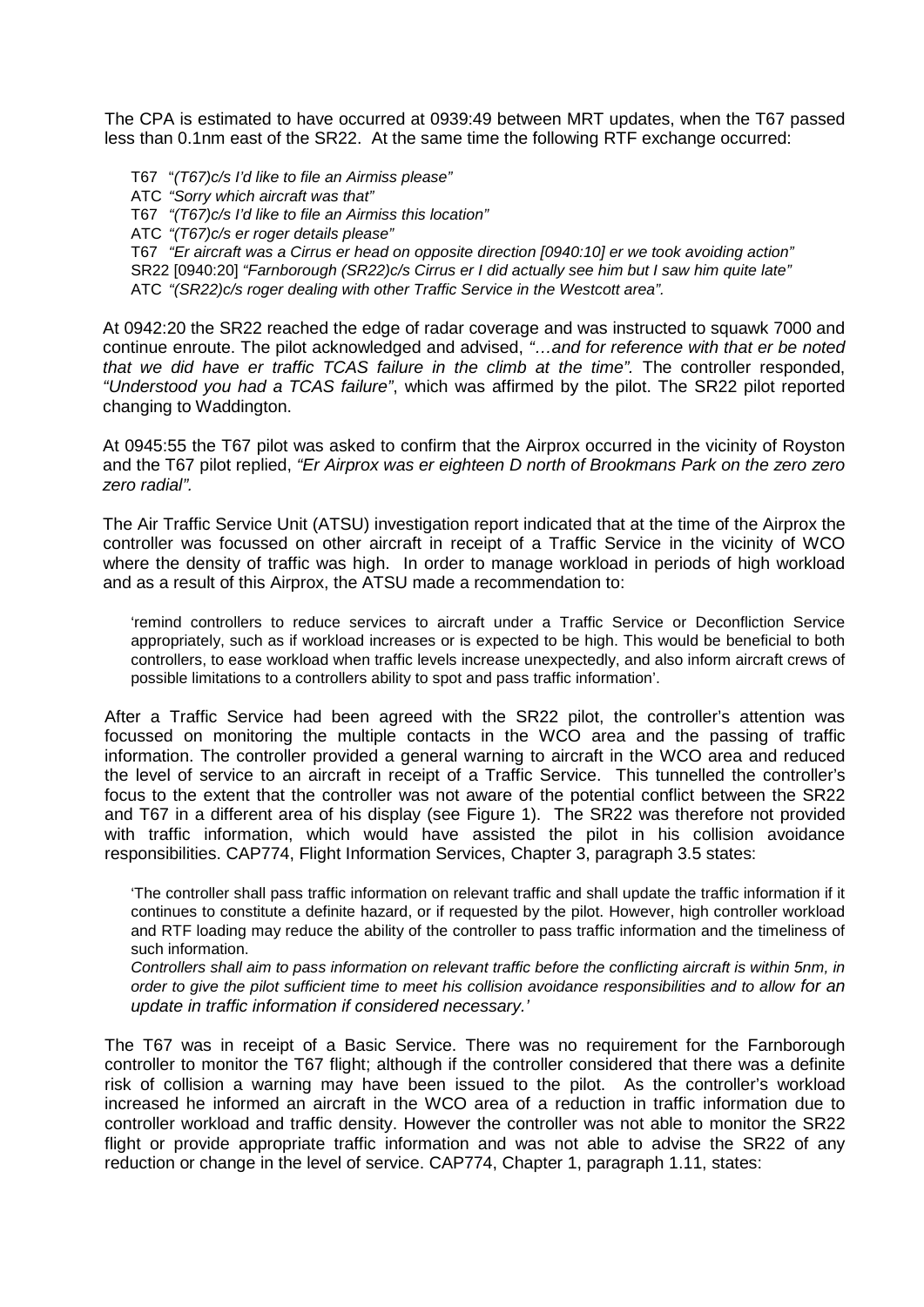'There may be circumstances that prevent controllers from passing timely traffic information and/or deconfliction advice, e.g. high workload, areas of high traffic density, unknown aircraft conducting high energy manoeuvres, or when traffic is not displayed to the controller or is obscured by surveillance clutter. Controllers shall inform the pilot of reductions in traffic information along with the reason and the probable duration; however, it may not always be possible to provide these warnings in a timely fashion.

*In high workload situations, which may not always be apparent from RTF loading, it may not be possible for controllers to always provide timely traffic information and/or deconfliction advice. High workload situations may not necessarily be linked to high traffic density. High traffic density can cause difficulty interpreting ATS surveillance system data and may affect RTF loading or controller workload to the extent that the controller is unable to pass timely traffic information and/or deconfliction advice on all traffic.'*

CAP774 Chapter 1, paragraph1.2 states:

'Within Class F and G airspace, regardless of the ATS being provided, pilots are ultimately responsible for collision avoidance and terrain clearance, and they should consider ATS provision to be constrained by the unpredictable nature of this environment.'

## **UKAB Secretariat**

Both pilots were equally responsible for collision avoidance and for not flying into such proximity as to create a danger of collision<sup>[1](#page-4-0)</sup>. If the geometry is considered to be 'head-on' then both pilots were required to alter their course to the right<sup>[2](#page-4-1)</sup>, if the geometry is considered to be converging then the T67 pilot was required to give way to the SR22 $^3$  $^3$ .

#### **Summary**

An Airprox was reported between a T67 and a SR22 on 13 November 2013 at 0939 approximately 7nm west of Duxford. Both aircraft were flying VMC in Class G airspace. The T67 pilot reports flying at 2200ft, and receiving a Basic Service from Farnborough, and the SR22 was passing 2300ft and receiving a Traffic Service from Farnborough. The Airprox occurred when, due to the controller's increased workload, he was unable to pass traffic information to assist the SR22 pilot in receipt of a Traffic Service, or inform the pilot of a reduced level of service.

## **PART B: SUMMARY OF THE BOARD'S DISCUSSIONS**

Information available included reports from the pilots of both aircraft, transcripts of the relevant RT frequencies, radar photographs/video recordings, reports from the air traffic controllers involved and reports from the appropriate ATC and operating authorities.

In their discussion of this incident, the Board first considered the actions of the T67 pilot. Arguably, he may have been better served by having requested a Traffic Service rather than a Basic Service but, practically, given the workload on the Farnborough Controller at the time, it was unlikely that he would have been able to agree to provide such a service. Although the T67 pilot had seen the SR22 at a late stage, the Board considered that it was his subsequent avoiding action that had prevented this incident being even closer than it was.

In looking at the actions of the SR22 pilot, the Board wondered how much reliance he normally placed on TCAS to provide an element of traffic warning and avoidance. Although TCAS was a useful aid in supplementing 'see-and-avoid' in Class G, the Board commented on the need to maintain a good lookout at all times, and to pro-actively scan around cockpit obstructions in order to avoid blind spots. Given that the SR22 pilot's TCAS was inoperable for that leg at least, this should have prompted the SR22 pilot to be even more aware of the need for good look-out, and in particular

<span id="page-4-0"></span><sup>&</sup>lt;sup>1</sup> Rules of the Air 2007 (as amended), Rule 8 (Avoiding aerial collisions).<br>
<sup>2</sup> ibid., Rule 10 (Approaching head-on).<br>
<sup>3</sup> Ibid., Rule 9 (Converging)

<span id="page-4-1"></span>

<span id="page-4-2"></span>